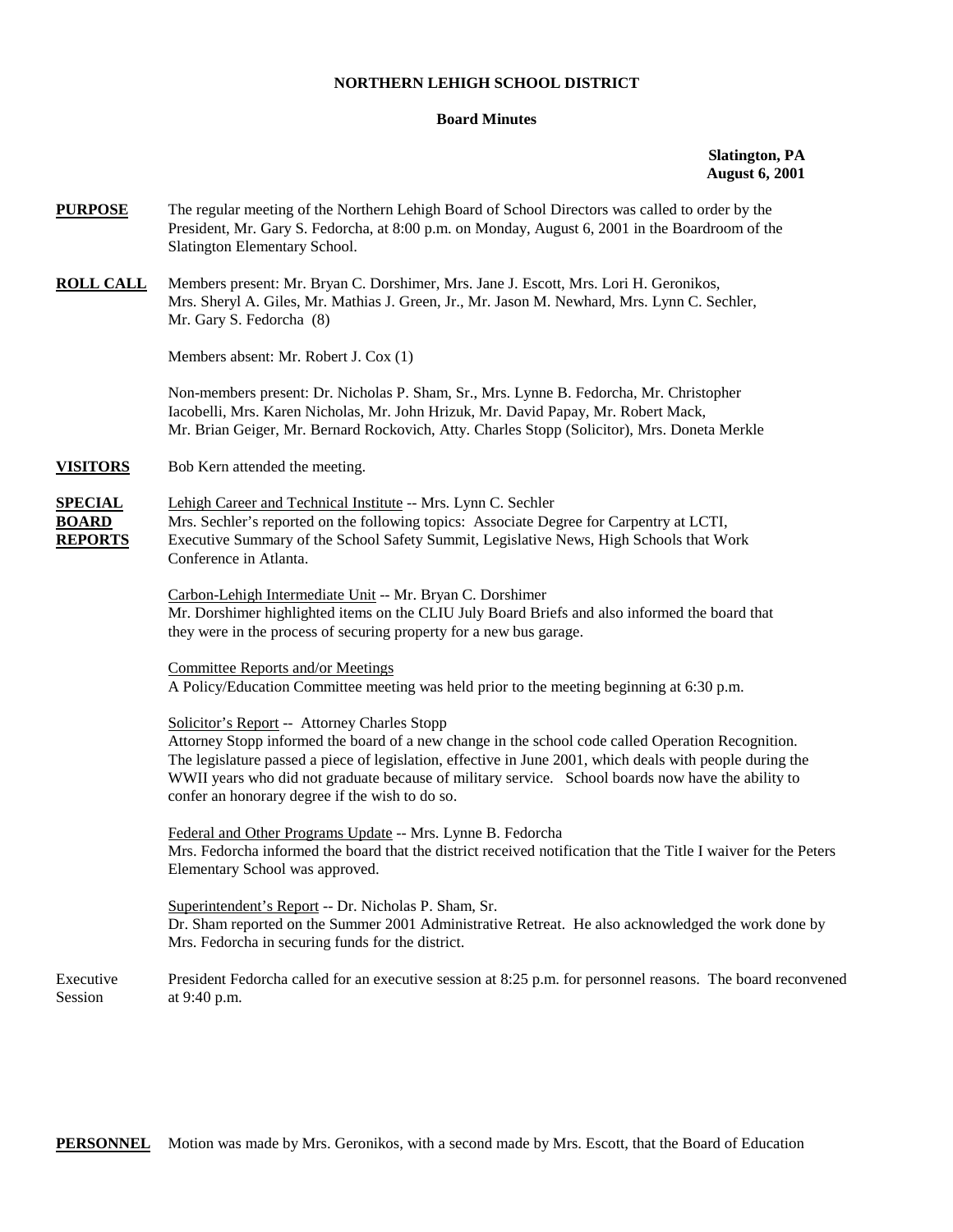approve the following personnel items:

| Appointment -<br>Instructional | Kelly Kromer<br>Assignment:<br>Salary:<br><b>Effective Date:</b> | <b>Temporary Professional Employee</b><br>Grade 3 - Slatington Elementary School<br>$$35,200$ (Appendix A – Step 1 Bachelors)<br>August 27, 2001                                                            |
|--------------------------------|------------------------------------------------------------------|-------------------------------------------------------------------------------------------------------------------------------------------------------------------------------------------------------------|
|                                | Kelly Harkins<br>Assignment:                                     | <b>Temporary Professional Employee</b><br>Special Education/Emotional Support Teacher at<br>Slatington Elementary School replacing Scott Bartholomew who resigned.                                          |
|                                | Salary:<br><b>Effective Date:</b>                                | \$37,000 (Appendix A - Step 1 Masters)<br>August 27, 2001                                                                                                                                                   |
|                                | Sherri Hines                                                     | Half-Time Temporary Professional Employee                                                                                                                                                                   |
|                                | Assignment:<br>Salary:<br><b>Effective Date:</b>                 | Art Teacher - New Position in the Senior High School<br>One-half of \$35,200 or \$17,600 (Appendix A-Step 1 Bachelors)<br>August 27, 2001                                                                   |
|                                | <b>Steven Zong</b><br>Assignment:                                | Half-Time Temporary Professional Employee<br><b>Introduction To Software Concepts</b>                                                                                                                       |
|                                | Salary:<br><b>Effective Date:</b>                                | New Position in the Senior High School<br>One-half of \$35,300 or \$17,650 (Appendix A-Step 2 Bachelors)<br>August 27, 2001                                                                                 |
|                                | <b>Brian Pfingstl</b><br>Assignment:                             | <b>Temporary Professional Employee</b><br>English Teacher at the senior high school.<br>New Position                                                                                                        |
|                                | Salary:<br><b>Effective Date:</b>                                | $$37,000$ (Appendix A – Step 1 Masters)<br>August 27, 2001                                                                                                                                                  |
|                                | Tara Balliet<br>Assignment:                                      | Temporary Vacancy Replacement<br>Grade 6 – Slatington Elementary School – Replacing the position of Jacqueline<br>Sham who was granted an unpaid leave for the first semester of the 2001-2002 school year. |
|                                | Salary:<br><b>Effective Date:</b>                                | \$35,200 (Pro-rated) (Appendix A – Step 1 Bachelors)<br>August 27, 2001                                                                                                                                     |
|                                | <b>Termination Date:</b>                                         | On or about January 24, 2002                                                                                                                                                                                |
|                                | <b>Tracy Kimmel</b><br>Assignment:                               | <b>Temporary Vacancy Replacement</b><br>Elementary Vocal Music Teacher for Lora Krum who was granted a compensated<br>leave of absence for the 2001-2002 school year.                                       |
|                                | Salary:                                                          | $$35,200$ (Appendix A – Step 1 Bachelors)                                                                                                                                                                   |
|                                | <b>Effective Date:</b><br><b>Termination Date:</b>               | August 27, 2001<br>On or about June 14, 2002                                                                                                                                                                |
| Non-                           | Donald D. Owens*                                                 |                                                                                                                                                                                                             |
| Instructional                  | Assignment:                                                      | Part-time Custodian<br>New Position – Senior High School – 3:00 p.m. – 11:00 p.m. Salary:<br>\$8.25 Per Hour/4 Hours Per Day/5 Days Per Week                                                                |
|                                | <b>Effective Date:</b><br>*60 Day Probationary Period            | August 7, 2001                                                                                                                                                                                              |
| Resignations-<br>Instructional |                                                                  | Accept the resignation of Joshua Ziatyk, Spanish teacher in the senior high school, effective July 10,<br>2001. Mr. Ziatyk has accepted a teaching position in another school district.                     |

## **PERSONNEL**

**(Con't.)**

Co-Curricular Accept the resignation of Barry Herman, who was hired as an assistant football coach for the 2001-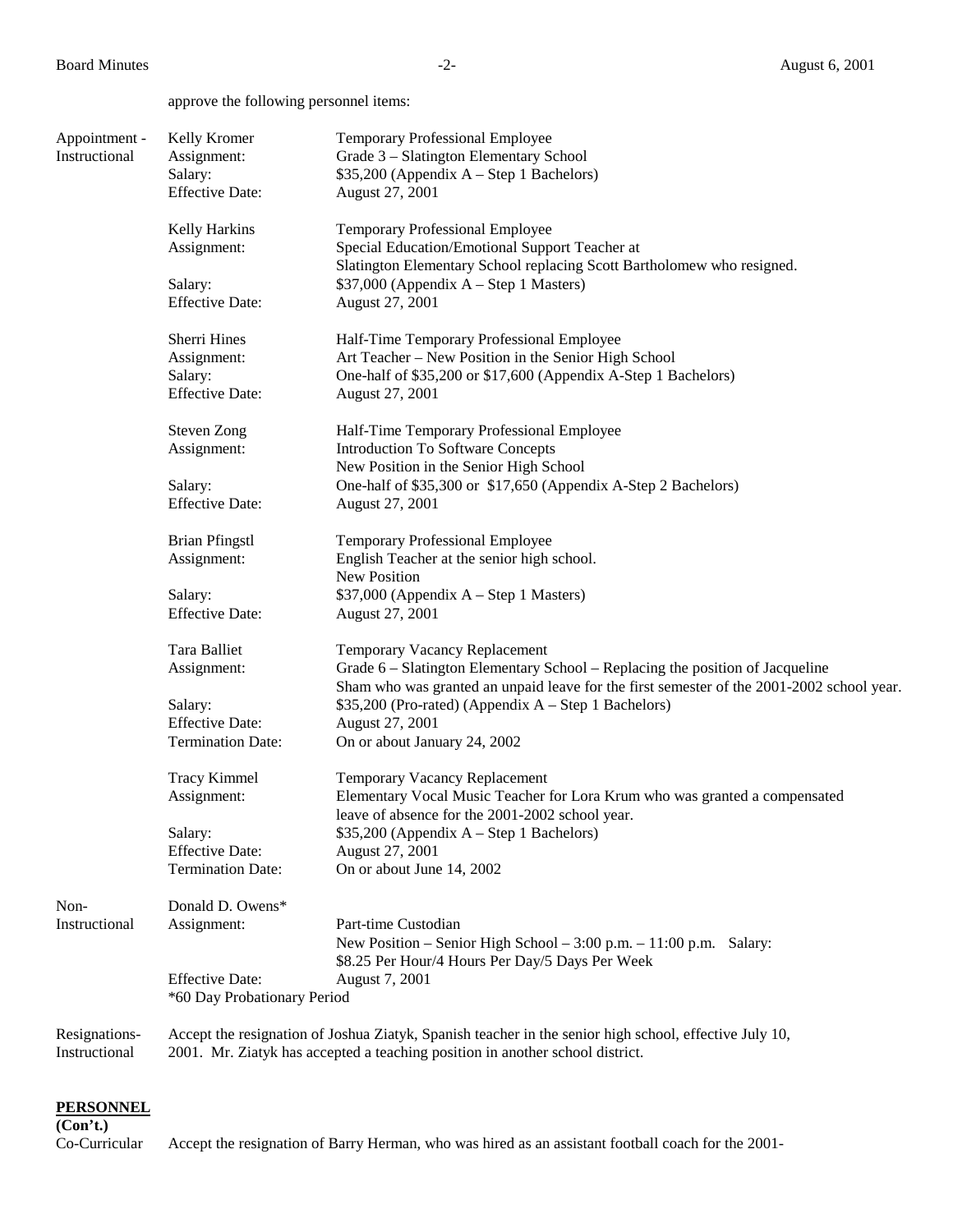|                                                | 2002 football season, effective July 19, 2001.                                                                                                                                                                                                                                                                                                                                                                                                |  |  |
|------------------------------------------------|-----------------------------------------------------------------------------------------------------------------------------------------------------------------------------------------------------------------------------------------------------------------------------------------------------------------------------------------------------------------------------------------------------------------------------------------------|--|--|
| Co-Curricular<br>Appointment                   | Assistant Football Coach -- Gregory E. Poremba - (Pending verification of clearances)-- \$4006.00<br>(Stipend to be shared with Corey Hartzell who was board approved on June 4, 2001).                                                                                                                                                                                                                                                       |  |  |
| Unpaid<br>Volunteer                            | In accordance with school board policy #916, approve Barry Herman as a volunteer football coach<br>for the 2001-2002 football season.                                                                                                                                                                                                                                                                                                         |  |  |
| Salary<br>Adjustment-<br>Cathy Groller         | Acknowledge the following teacher who has completed the requirements per the Collective<br>Bargaining Agreement that would entitle her to a salary increase for the 2001-2002 school year:                                                                                                                                                                                                                                                    |  |  |
|                                                | <b>Cathy Groller</b><br>From:<br>3B<br>\$35,400<br>To:<br>3M<br>\$37,600                                                                                                                                                                                                                                                                                                                                                                      |  |  |
| School Dentist                                 | Appoint Dr. Harry Shleifer of Professional Dental Associates as the school dentist for the 2001-2002<br>school year at the quoted fee of \$1.00 per student.                                                                                                                                                                                                                                                                                  |  |  |
| Substitute<br>Teacher<br>Caller                | Approve to employ Mrs. Janice Hofmann as an independent contractor for the purpose of calling<br>substitutes for the 2001-2002 school year at a stipend of \$6,378.00 and authorize the superintendent<br>to execute an agreement between the Northern Lehigh School District and Mrs. Hofmann.                                                                                                                                               |  |  |
| <b>SADD</b> Advisor                            | Approve the appointment of Sheila Lanshe as the SADD advisor for the 2001-2002 school year. The<br>stipend for this position is \$500.00 and will be paid for from the senior high school budget.                                                                                                                                                                                                                                             |  |  |
| Middle School<br>Co-Curricular<br>Appointments | Junior National Honor Society -- Jason Graver -- \$395.00<br>Web Page Design -- Theresa Kokinda -- \$381.00                                                                                                                                                                                                                                                                                                                                   |  |  |
| Secondary<br>Saturday<br>Detention<br>Monitor  | Appoint Patricia Eby-Manescu and Steven Zong as Secondary Saturday Detention Monitors for the<br>middle and senior high schools for the 2001-2002 school year, working alternative Saturdays, for<br>three hours from 8:30 a.m. to 11:30 a.m. every Saturday throughout the 2001-2002 school year that<br>warrants detention coverage. Salary will be \$50.00 for each Saturday worked.                                                       |  |  |
|                                                | YEA:<br>Mr. Dorshimer, Mrs. Escott, Mrs. Geronikos, Mrs. Giles, Mr. Green, Mr. Newhard,<br>Mrs. Sechler, Mr. Fedorcha (8)<br>NAY:<br>None $(0)$                                                                                                                                                                                                                                                                                               |  |  |
| Substitutes<br>Instructional                   | Motion was made by Mr. Dorshimer, with a second made by Mr. Newhard that the Board of<br>Education approve the following substitute teachers for the 2001-2002 school year at the substitute<br>teacher rates of \$70.00 for 1-10 non-consecutive days; \$80.00 for 11-20 non-consecutive days;<br>\$90.00 for $21+$ non-consecutive days:                                                                                                    |  |  |
| <b>PERSONNEL</b><br>(Con't.)                   | Margaret Conrad - Elementary<br>Julie Fehnel - Elementary<br>Gail Barilla - Elementary K-8<br>Amy Barthol - Special Education<br>Angela Friebolin - Biology<br>Marshelle George - Elementary<br>Audrey Hedash - Elementary/Early Childhood<br>Cory Hartsell - Social Studies<br>Tracy Hoffman - School Nurse<br>Stan Luckenbill - Health/Physical Education/Driver Ed.-Safety Ed.<br>Jonathan Paney - Mathematics<br>Betsy Rauch - Elementary |  |  |
|                                                | Jane Wessner - Elementary/Early Childhood                                                                                                                                                                                                                                                                                                                                                                                                     |  |  |
| Non-                                           | Employ the following substitute aides/secretaries for the 2001-2002 school year at the rate of \$7.25 per hour:                                                                                                                                                                                                                                                                                                                               |  |  |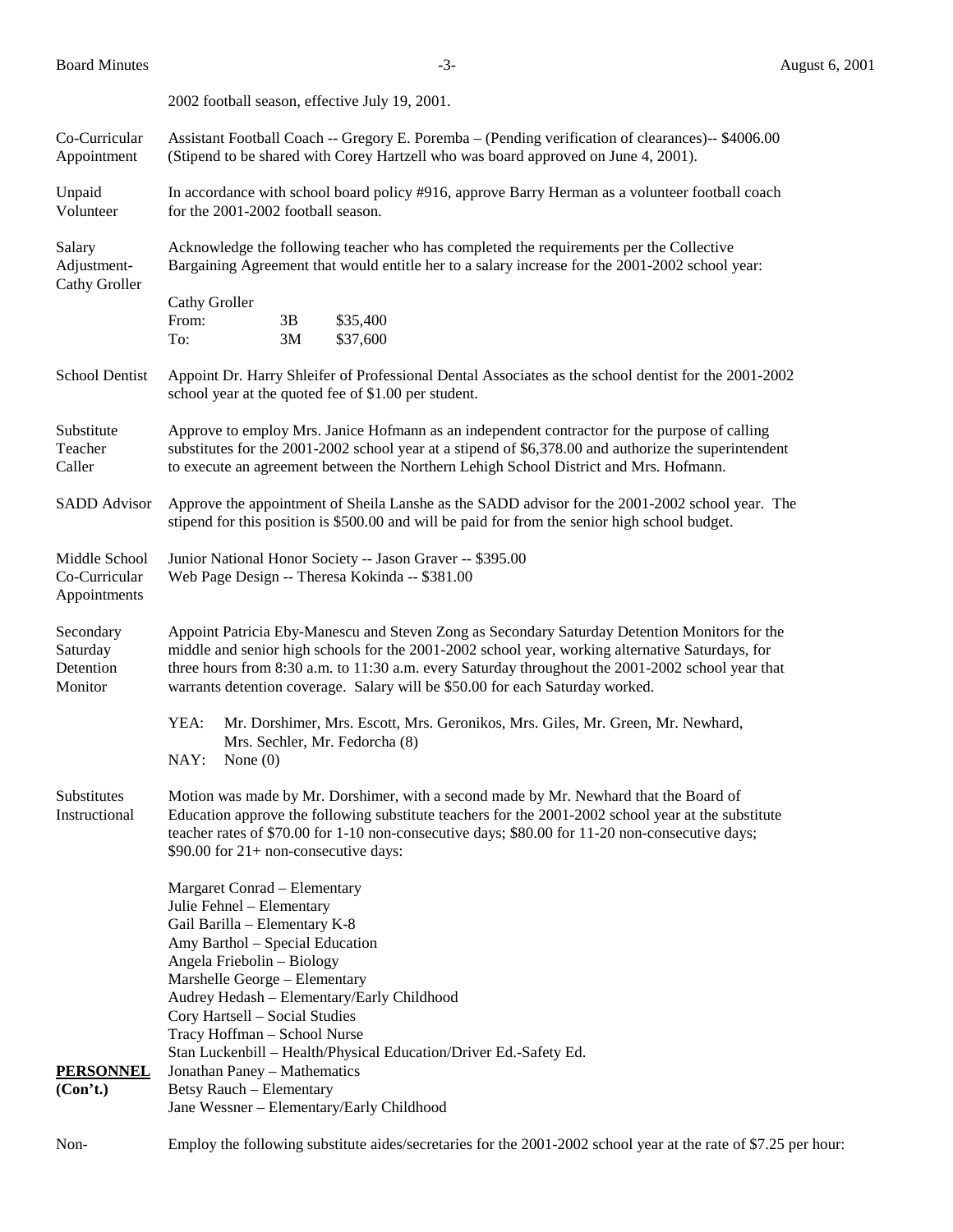## Instructional

Marjorie Hofmann – Instructional Aide/Secretary Pamela Suveg – Instructional Aide Dianne Smith – Instructional Aide Charlotte Hallman – Instructional Aide Matthew Rabenold – Instructional Aide Robin Schultz – Instructional Aide Employ the following substitute custodians for the 2001-2002 school year at the rate of \$7.25 per hour: Wendy Green Franklin Zamadics YEA: Mr. Dorshimer, Mrs. Escott, Mrs. Geronikos, Mrs. Giles, Mr. Green, Mr. Newhard, Mrs. Sechler, Mr. Fedorcha (8) NAY: None (0) Motion was made by Mr. Dorshimer, with a second made by Mrs. Sechler, that the Board of Education approve to employ the following substitute cafeteria workers for the 2001-2002 school year at the rate of \$7.25 per hour: Marjorie Hofmann Diane Smith Nancy Frantz Romaine Remaley Jennifer Wentz YEA: Mr. Dorshimer, Mrs. Escott, Mrs. Geronikos, Mrs. Giles, Mr. Green, Mrs. Sechler, Mr. Fedorcha (7)

| NAY:            | None $(0)$                            |
|-----------------|---------------------------------------|
| <b>ABSTAIN:</b> | Mr. Newhard $(1)$ – Relative on list. |

Appoint David Motion was made by Mrs. Sechler, with a second made by Mrs. Geronikos, that the Board of Papay As Education approve to appoint Mr. David Papay as Acting High School Principal at a stipend to be determined. Acting High School YEA: Mr. Dorshimer, Mrs. Escott, Mrs. Geronikos, Mrs. Giles, Mr. Green, Mr. Newhard, Principal Mrs. Sechler, Mr. Fedorcha (8) NAY: None (0) **POLICY** Motion was made by Mr. Newhard, with a second made by Mrs. Escott that the Board of Education approve the following Policy items:

- Board Policy Approve revisions to existing school board policy #913 Relations With Special Interest Groups, as  $2<sup>nd</sup>$  Reading presented after second reading.
- Close An Grant permission to the senior high school to close the "Class of 2001" account in compliance with Account the Student Activities Fund Policy.

**POLICY**

**(Con't.)** 

Conferences Approve the request of Dr. Nicholas Sham to attend the Lehigh University School Study Council Study Tour in Washington, D.C. from October 2-5, 2001. Expenses include \$825.00 for registration and was included in the 2001-2002 district budget.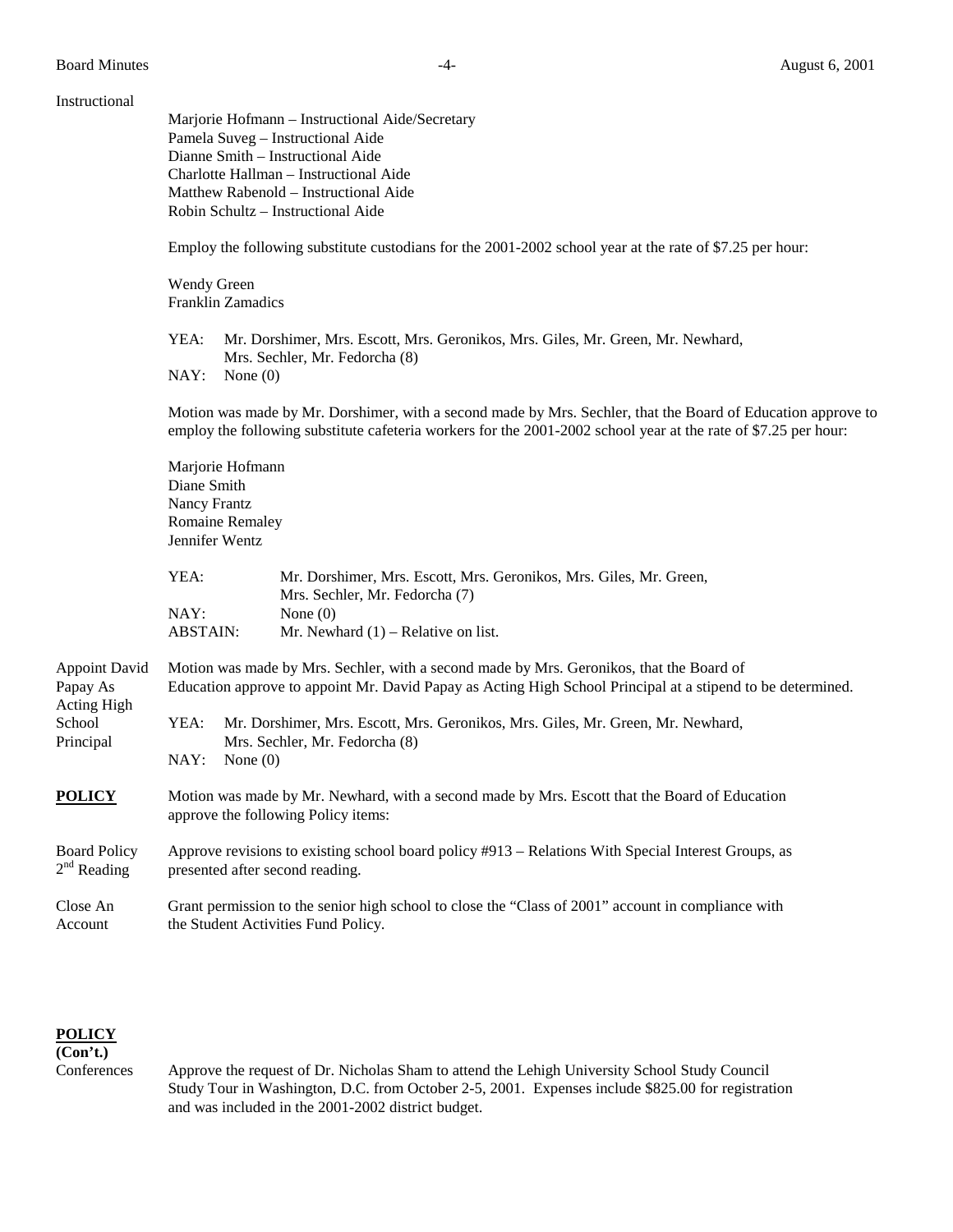|                                                                                                      | <b>RESOLVED:</b> That the Agreement between Northern Lehigh School District and The Architectural<br>Studio, dated March 17, 1999, be amended to include:                                                                                                                                                                                                                                                                            |  |  |
|------------------------------------------------------------------------------------------------------|--------------------------------------------------------------------------------------------------------------------------------------------------------------------------------------------------------------------------------------------------------------------------------------------------------------------------------------------------------------------------------------------------------------------------------------|--|--|
| <b>FINANCIAL</b><br>(Con't.)                                                                         | Resolution To Amend Agreement With The Architectural Studio                                                                                                                                                                                                                                                                                                                                                                          |  |  |
| <b>Equipment For</b><br>Third Lunch<br>Line                                                          | Approve the purchase of equipment for the third lunch line for the senior high school at a cost of<br>\$20,725.52 from United Restaurant Equipment, Inc. These items will be purchased under the<br>current PA State Contract No. 7350-05. Money for this purchase will come from the "moveable<br>fixtures and equipment" portion of the high school project.                                                                       |  |  |
| <b>NLMS</b> Student<br><b>Activities Fund</b><br><b>Statement</b>                                    | Approve the Northern Lehigh Middle School Student Activities Fund Statement for the month of<br>June 2001.                                                                                                                                                                                                                                                                                                                           |  |  |
| <b>NLHS</b> Student<br><b>Activities Fund</b><br>Statement                                           | Approve the Northern Lehigh High School Student Activities Fund Statements for the month of June<br>2001 and for the 2000-2001 school year.                                                                                                                                                                                                                                                                                          |  |  |
| Portfolio<br>Summary                                                                                 | Approve the Arthurs Lestrange Cash Management Portfolio Summary for the month of June 2001.                                                                                                                                                                                                                                                                                                                                          |  |  |
| Pay Capital<br>Reserve #1<br><b>Bills</b>                                                            | Approve payment of bills from the Capital Reserve #1 Account, as presented.                                                                                                                                                                                                                                                                                                                                                          |  |  |
| <b>Bills</b>                                                                                         | Pay Construction Approve payment of bills from the Construction Account, as presented.                                                                                                                                                                                                                                                                                                                                               |  |  |
| Walnutport<br><b>Tax Rebates</b>                                                                     | Approve a refund for overpayment of Walnutport Real Estate Taxes for the property owners as listed<br>for the month of July 2001.                                                                                                                                                                                                                                                                                                    |  |  |
| PC Abatements                                                                                        | Approve abatement of per capita taxes, as presented, for the residents that fall within the guidelines.                                                                                                                                                                                                                                                                                                                              |  |  |
| <b>FINANCIAL</b>                                                                                     | Motion was made by Mr. Dorshimer, with a second made by Mr. Newhard, that the Board of<br>Education approve the following financial items:                                                                                                                                                                                                                                                                                           |  |  |
| <b>CURRICU-</b><br><b>LUM AND</b><br><b>INSTRUC-</b><br><b>TION</b><br>Revise 2001-<br>2002 Calendar | Motion was made by Mrs. Giles , with a second made by Mrs. Escott, that Board of Education approve<br>the following revisions to the 2001-2002 Northern Lehigh School District School Calendar:<br>Move the January 14, 2002 Teacher In-Service Day to January 21, 2002 (Martin Luther King, Jr.<br>holiday) and change the 1 <sup>st</sup> Student Make-up Day for Snow from January 14 <sup>th</sup> to January 21 <sup>st</sup> . |  |  |
|                                                                                                      | YEA:<br>Mr. Dorshimer, Mrs. Escott, Mrs. Geronikos, Mrs. Giles, Mr. Green, Mr. Newhard,<br>Mrs. Sechler, Mr. Fedorcha (8)<br>NAY:<br>None $(0)$                                                                                                                                                                                                                                                                                      |  |  |
| Student-Parent<br>Handbooks                                                                          | Approve the changes to the Northern Lehigh High School, Northern Lehigh Middle School, and<br>Elementary School Student-Parent Handbooks as presented.                                                                                                                                                                                                                                                                               |  |  |
|                                                                                                      | Approve the request of Dr. Nicholas Sham to attend the New Superintendent's Academy Part 2 –<br>Planning conference in Harrisburg on September 27 and 28, 2001. Expenses include \$165.00 for<br>registration, \$58.00 for lodging for a total of \$223.00 and has been included in the 2001-2002 district<br>budget.                                                                                                                |  |  |

The Architectural Studio shall provide architectural services in accordance with the terms and conditions of this Agreement for new team rooms at the Northern Lehigh stadium complex.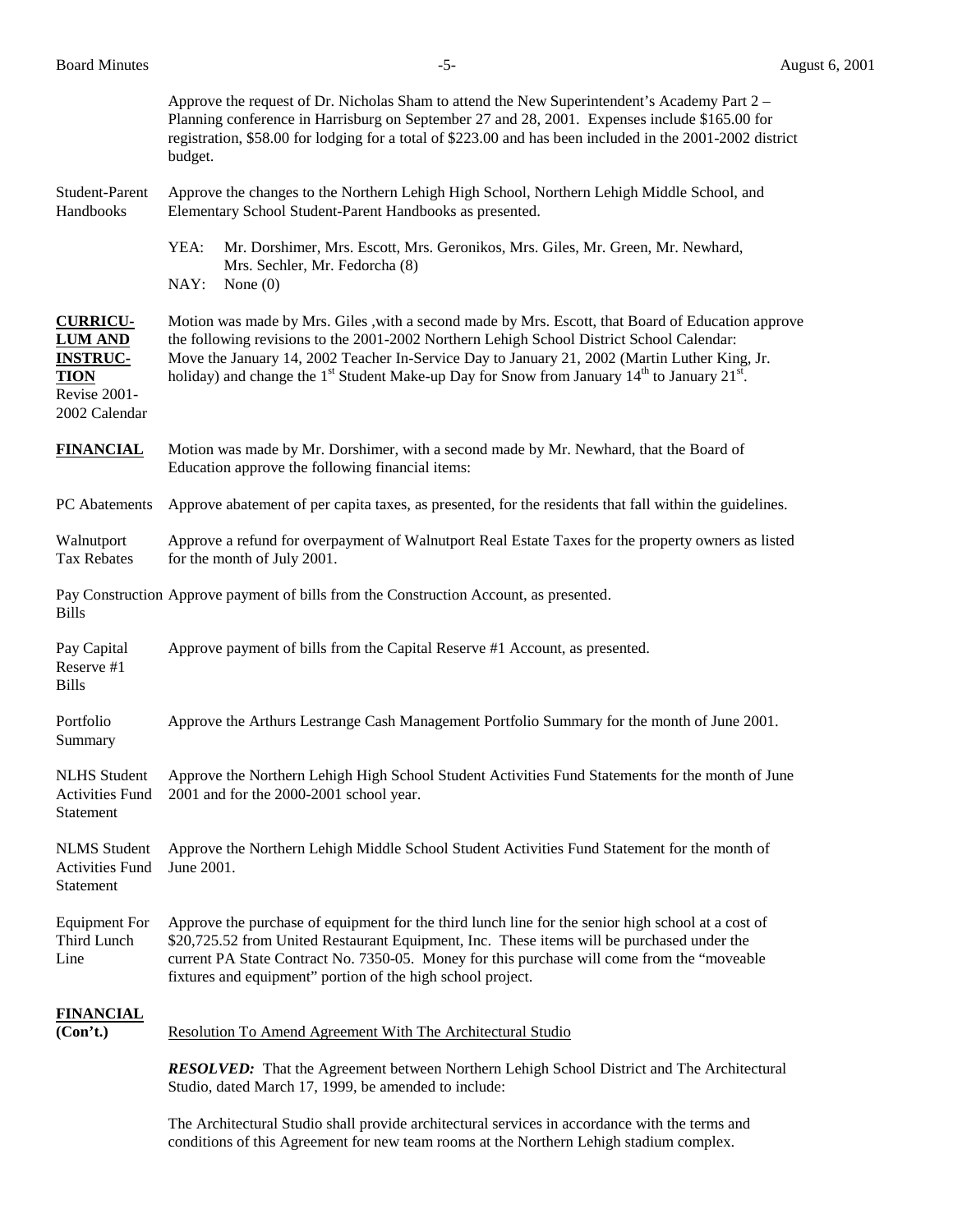| Solicit Bids                               | Approve to authorize proper officials to solicit bids for the replacement of a 7.5 ton rooftop heating/cooling<br>unit for the Slatington Elementary library area.                                                                                                                                                                                                                                         |  |  |
|--------------------------------------------|------------------------------------------------------------------------------------------------------------------------------------------------------------------------------------------------------------------------------------------------------------------------------------------------------------------------------------------------------------------------------------------------------------|--|--|
| Sale Of<br>Repository<br>Property          | Approve the sale of repository property held by Northampton County. The bid price is \$850 and the<br>property is located on South Canal Street, Walnutport Borough. The property in question is a vacant lot,<br>with parcel ID# J2SW1A 43.                                                                                                                                                               |  |  |
| Compensate<br>EIT Officer<br>& Clerk       | Approve to consider compensating the Earned Income Tax Officer and his clerk for collection of the<br>Slatington Real Estate and Per Capita taxes for the 2001-2002 fiscal year. The recommendation is to<br>prorate the compensation at 75% for the EIT Officer and 25% for the Office Clerk. The estimated annual<br>compensation is \$4,770, and this amount varies with the number of bills collected. |  |  |
| Award Bid<br>To Resurface<br>Track         | Accept and approve the recommendation of the administration to award the bid for the resurfacing of the track<br>at Bulldog Stadium, to American Tennis Courts, 4051 North Point Road, Baltimore, MD.                                                                                                                                                                                                      |  |  |
|                                            | Resolution To Amend Agreement With The Architectural Studio                                                                                                                                                                                                                                                                                                                                                |  |  |
|                                            | <b>RESOLVED:</b> That the Agreement between Northern Lehigh School District and The Architectural<br>Studio, dated March 17, 1999, be amended to include:                                                                                                                                                                                                                                                  |  |  |
|                                            | The Architectural Studio shall provide architectural services in accordance with the terms and<br>conditions of this Agreement for athletic fields at the Northern Lehigh stadium complex.                                                                                                                                                                                                                 |  |  |
|                                            | YEA:<br>Mr. Dorshimer, Mrs. Escott, Mrs. Geronikos, Mrs. Giles, Mr. Green, Mr. Newhard,<br>Mrs. Sechler, Mr. Fedorcha (8)<br>NAY:<br>None $(0)$                                                                                                                                                                                                                                                            |  |  |
| <b>Resolution To</b><br>Amend<br>Agreement | Motion was made by Mrs. Geronikos, with a second made by Mrs. Sechler, that the Board of<br>Education approve the following Resolution to amend the agreement with The Architectural Studio as<br>follows:                                                                                                                                                                                                 |  |  |
| With The<br>Architectural<br>Studio        | <b>RESOLVED:</b> That the Agreement between Northern Lehigh School District and The Architectural<br>Studio, dated March 17, 1999, be amended to include:                                                                                                                                                                                                                                                  |  |  |
|                                            | The Architectural Studio shall provide architectural services in accordance with the terms and<br>conditions of this Agreement for bleachers, press box, visiting coaches platform, and sound system at<br>the Northern Lehigh stadium complex.                                                                                                                                                            |  |  |
|                                            | YEA:<br>Mr. Dorshimer, Mrs. Escott, Mrs. Geronikos, Mrs. Giles, Mr. Newhard,<br>Mrs. Sechler, Mr. Fedorcha (7)                                                                                                                                                                                                                                                                                             |  |  |
|                                            | NAY:<br>None $(0)$<br><b>ABSTAIN:</b><br>Mr. Green $(1)$                                                                                                                                                                                                                                                                                                                                                   |  |  |
| <b>INFORM-</b><br><u>ATION</u>             | All board members received a copy of the minutes of the Lehigh Carbon Community College Board of<br>Trustees meeting held on July 5, 2001.                                                                                                                                                                                                                                                                 |  |  |
| <u>ADJOURN-</u><br><u>MENT</u>             | Motion was made by Mr. Newhard, with a second made by Mrs. Sechler, that the regular meeting of the<br>Northern Lehigh Board of School Directors be adjourned at 9:50 p.m.                                                                                                                                                                                                                                 |  |  |
|                                            | YEA:<br>Mr. Dorshimer, Mrs. Escott, Mrs. Geronikos, Mrs. Giles, Mr. Green, Mr. Newhard,<br>Mrs. Sechler, Mr. Fedorcha (8)                                                                                                                                                                                                                                                                                  |  |  |
|                                            | NAY:<br>None $(0)$<br>Respectfully submitted,                                                                                                                                                                                                                                                                                                                                                              |  |  |

Lori H. Geronikos